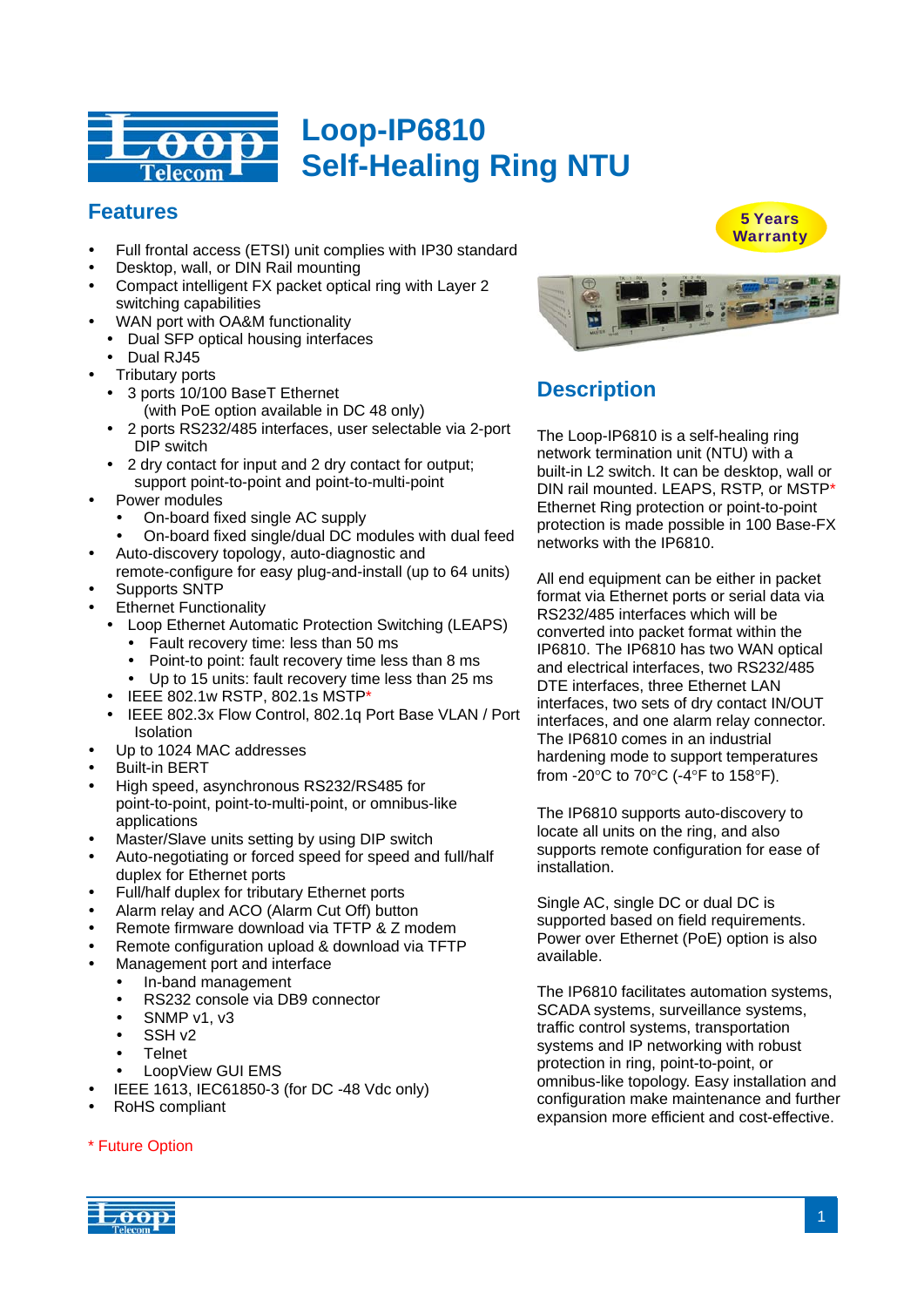# **Ordering Information**

To specify options, choose from the list below. **Note:** RoHS compliant units are identified by the letter **G** immediately at the end of the ordering code.

| <b>Main Unit</b>                            |                                                                                                                                                                                                                                       |                                                                                                                                                                                          |  |
|---------------------------------------------|---------------------------------------------------------------------------------------------------------------------------------------------------------------------------------------------------------------------------------------|------------------------------------------------------------------------------------------------------------------------------------------------------------------------------------------|--|
| <b>Model</b>                                | <b>Description</b>                                                                                                                                                                                                                    | <b>Notes</b>                                                                                                                                                                             |  |
| Loop-IP6810-CS-SFPC<br>-ipp1-ipp2-add1-G    | Self-healing NTU Device with dual SFP (mini-GBIC) optical<br>housing daughter card for WAN port, 3 Ethernet LAN ports, 2<br>RS232/485 ports and one DB9 port with 2-channel Dry<br>Contact. Temperature range 0°C to 50°C             |                                                                                                                                                                                          |  |
| Loop-IP6810-CS-ETH<br>-ipp1-ipp2-add1-G     | Self-healing NTU Device with dual RJ45 daughter card for<br>WAN port, 3 Ethernet LAN ports, 2 RS232/485 ports and one<br>DB9 port with 2-channel Dry Contact. Temperature range 0°C<br>to $50^{\circ}$ C.                             | <b>SFP optical modules are</b><br><b>NOT included</b><br>Where ipp1, ipp2, add1, and                                                                                                     |  |
| Loop-IP6810-IS-SFPC<br>-ipp1-ipp2-add1-G    | Self-healing NTU Device with dual SFP (mini-GBIC) optical<br>housing daughter card for WAN port, 3 Ethernet LAN ports, 2<br>RS232/485 ports and one DB9 port with 2-channel Dry<br>Contact. Temperature hardening range -20°C to 70°C | SFP modules are defined in<br>the tables below.<br>Add1 only available on<br>DC48 option.<br>No IEEE 1613 and IEC<br>61850-3 certicifications for<br>RJ45 daughter card for<br>WAN port. |  |
| Loop-IP6810-IS-ETH<br>-ipp1-ipp2-add1-G     | Self-healing NTU Device with dual RJ45 daughter card for<br>WAN port, 3 Ethernet LAN ports, 2 RS232/485 ports and one<br>DB9 port with 2-channel Dry Contact. Temperature hardening<br>range -20°C to 70°C                            |                                                                                                                                                                                          |  |
| Loop-IP6810-ISETH-<br>SFPC-ipp1-ipp2-add1-G | Self-healing NTU Device with dual SFP (mini-GBIC) optical<br>housing daughter card for WAN port, and 3 Ethernet LAN<br>ports only. Temperature hardening range -20°C to 70°C.                                                         |                                                                                                                                                                                          |  |
| Loop-IP6810-ISETH-<br>ETH-ipp1-ipp2-add1-G  | Self-healing NTU Device with dual RJ45 daughter card for<br>WAN port, and 3 Ethernet LAN ports only. Temperature<br>hardening range -20°C to 70°C.                                                                                    |                                                                                                                                                                                          |  |

Where **ipp1** is used to select the 1<sup>st</sup> industrial power supply (temperature hardening range -20 $^{\circ}$ C to 70 $^{\circ}$ C):

| $ $ ipp1 =   | <b>Description</b>                                | <b>Note</b>                                                                                |  |
|--------------|---------------------------------------------------|--------------------------------------------------------------------------------------------|--|
| <b>IAC</b>   | Single AC power supply (100 to 240 Vac, 50/60 Hz) | Please choose appropriate power<br>cord for AC version. Power<br>redundancy not supported. |  |
| IDC24        | Single DC power supply (-24 Vdc: -18 to -36 Vdc)  | For redundancy purposes, ordering a<br>second power module will provide                    |  |
| <b>IDC48</b> | Single DC power supply (-48 Vdc: -36 to -72 Vdc)  | dual DC power.                                                                             |  |

■ Where **ipp2** is used to select the 2<sup>nd</sup> DC power supply for **pp1** (temperature hardening range -20°C to 70°C) :

| $ $ ipp2 = | <b>Description</b>                               | <b>Note</b>                        |
|------------|--------------------------------------------------|------------------------------------|
| IDC24      | Single DC power supply (-24 Vdc: -18 to -36 Vdc) | Your selection for pp2 must be the |
| IDC48      | Single DC power supply (-48 Vdc: -36 to -72 Vdc) | same as pp1                        |

■ Where **add1** is used to select enclosure types:

| $Add1 =$ | Description         | Note                           |
|----------|---------------------|--------------------------------|
| PoE      | Power over Ethernet | Only available with DC48 power |

## *Accessories*

| <b>Power Cord</b> |                                  |     |
|-------------------|----------------------------------|-----|
| Loop-ACC-PC-USA   | AC power cord for Taiwan/America |     |
| Loop-ACC-PC-EU    | AC power cord for Europe         | . . |
| Loop-ACC-PC-UK    | AC power cord for UK             |     |

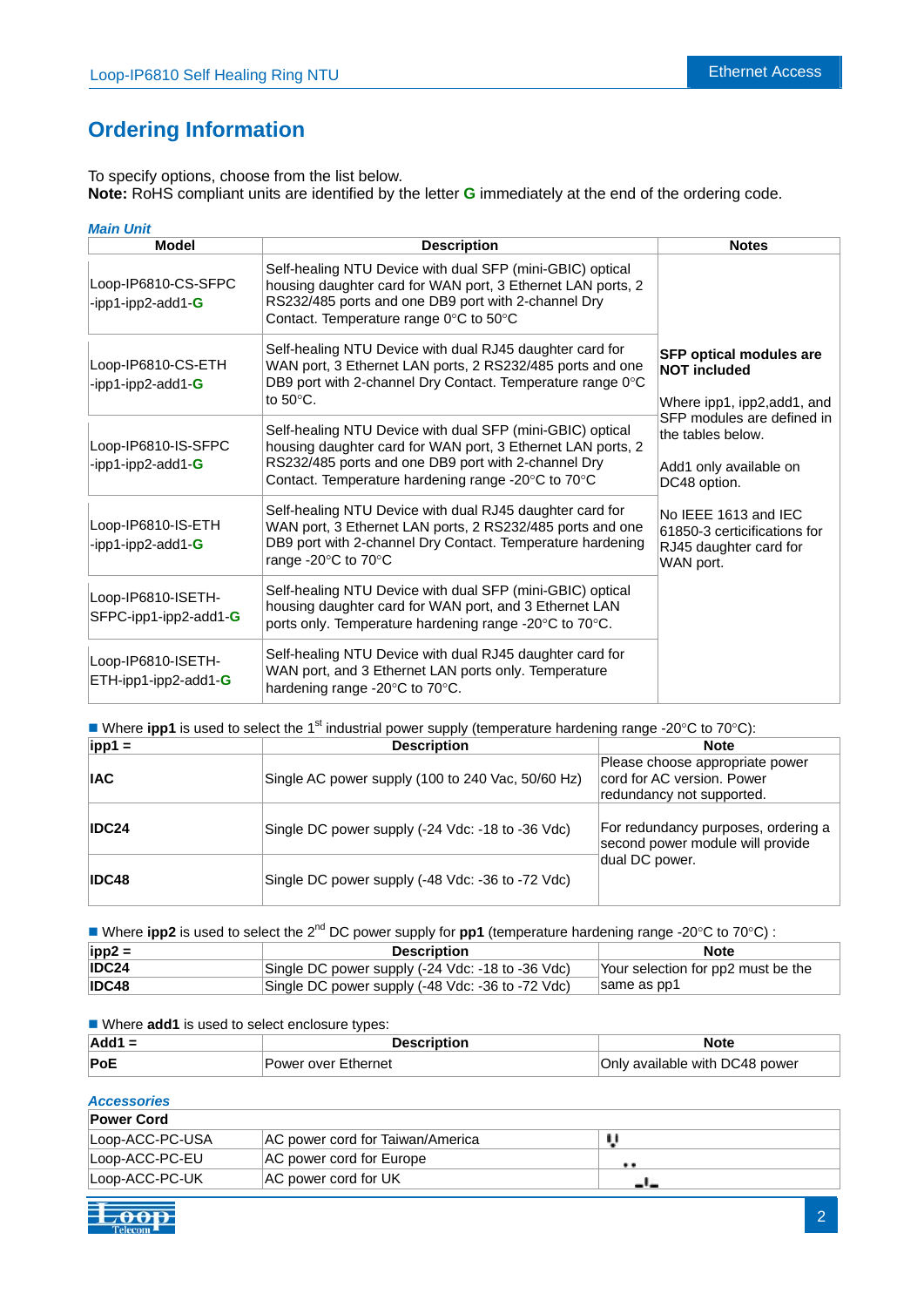| Loop-ACC-PC-AUS            | AC power cord for Australia                                                                                    |  |  |
|----------------------------|----------------------------------------------------------------------------------------------------------------|--|--|
| Loop-ACC-PC-CH             | AC power cord for China                                                                                        |  |  |
| Trav                       |                                                                                                                |  |  |
| 81.TRAY19,0000G            | 19" Tray (One tray for two base units)                                                                         |  |  |
| <b>User's Manual</b>       |                                                                                                                |  |  |
| Loop-IP6810-S-UM           | User's Manual (optional paper copy). A electronic version of the manual on CD is included<br>with every order. |  |  |
| <b>SFP Optical Modules</b> |                                                                                                                |  |  |

Please place your order using the 5-digit alphanumeric codes listed in the separate SFP Optical Module Brochure.

## **Examples 1:**

Main unit: Loop-IP6810-IS-SFPC-IDC24-IDC24-G

Description: Industrial standard unit with 2 SFP optical housing daughter card, 3 Ethernet LAN ports, 2 RS232/485 ports and one DB9 port with 2-channel Dry Contact, and two -24 Vdc industrial power modules.

## **Examples 2:**

Main unit: Loop-IP6810-CS-SFPC-IAC-G Description: Commercial standard unit with 2 SFP optical housing daughter card, 3 Ethernet LAN ports, 2 RS232/485 ports and one DB9 port with 2-channel Dry Contact, and one 100 to 240 Vac industrial power module.

## **Examples 3:**

Main unit: Loop-IP6810-IS-SFPC-IDC48-IDC48-PoE-G Description: Industrial standard unit with 2 SFP optical housing daughter card, 3 Ethernet LAN ports, 2 RS232/485 ports and one DB9 port with 2-channel Dry Contact, and two -48 Vdc industrial power modules, and PoE option.

## **Examples 4:**

Main unit: Loop-IP6810-ISETH-SFPC-IDC24 -G Description: Industrial standard unit with 2 SFP optical housing daughter card, 3 Ethernet LAN ports, and one -24 Vdc industrial power module.

## **Examples 5:**

Main unit: Loop-IP6810-IS-ETH-IDC24 -G Description: Industrial standard unit with 2 RJ45 daughter cards for WAN port, 3 Ethernet LAN ports, and one -24 Vdc industrial power module.

# *Loop-IP6810 RTU Ethernet Ring Product Specification*

## *WAN Network Side Interface*

| Number of Ports  | Up to $2$                                                                                             |
|------------------|-------------------------------------------------------------------------------------------------------|
| <b>Functions</b> | 100 Base-Fx                                                                                           |
|                  | 10/100BaseT (only available for -24 Vdc): Auto-negotiation, Auto MDI/MDIX, and Full or half<br>duplex |
| Connector        | SFP housing<br>RJ45 (for -24 Vdc)                                                                     |

*SFP Optical Module Characteristics (Please refer to SFP optical module brochure for detail)*

*Tributary Customer Side Interfaces*

| 200, 300, 600, 1200, 2400, 4800, 9600, 19200, 38400, 57600, 115200 bps, asynchronous |  |  |
|--------------------------------------------------------------------------------------|--|--|
|                                                                                      |  |  |
|                                                                                      |  |  |
|                                                                                      |  |  |
|                                                                                      |  |  |
| Add stop bit: 1, 1.5, 2 bit                                                          |  |  |
|                                                                                      |  |  |
| Note: Interface changed by DIP switch from RS485                                     |  |  |

## *RS485 Interface*

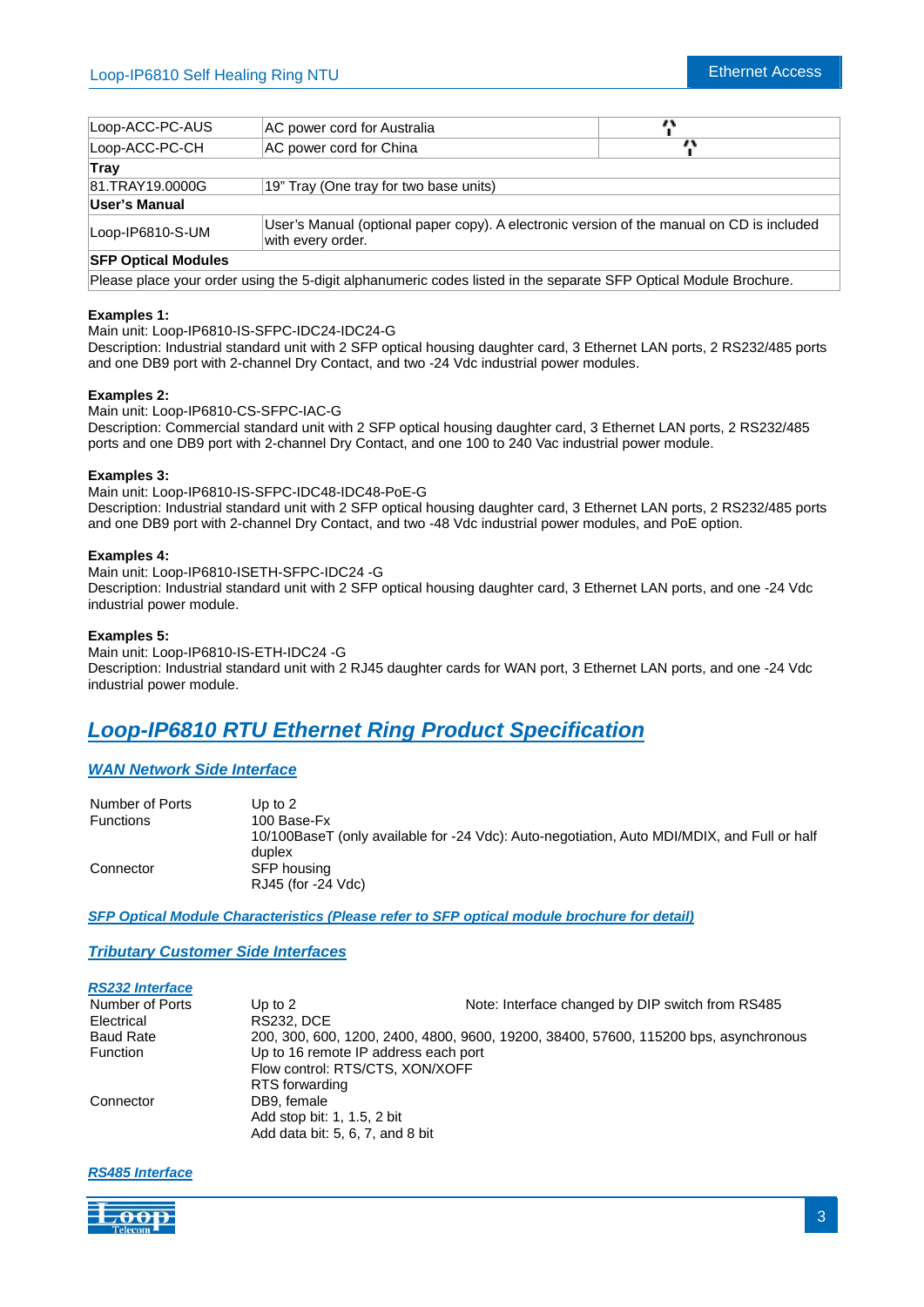| Number of Ports       | Up to $21$                                 | Note: Interface changed by DIP switch from RS232                                     |
|-----------------------|--------------------------------------------|--------------------------------------------------------------------------------------|
| Electrical            | <b>RS485, DCE</b>                          |                                                                                      |
| Baud Rate<br>Function |                                            | 200, 300, 600, 1200, 2400, 4800, 9600, 19200, 38400, 57600, 115200 bps, asynchronous |
| Connector             | DB9. female<br>Add stop bit: 1, 1.5, 2 bit |                                                                                      |

Add data bit: 5, 6, 7, and 8 bit

## *Ethernet Interface*

| 3                                                    |
|------------------------------------------------------|
| 10/100BaseT, IEEE 802.3, 802.3u                      |
| LEAPS (Loop Ethernet Automatic Protection Switching) |
| 802.1q Port Base VLAN, Port Isolation                |
| 802.3x Flow Control                                  |
| Auto-negotiation (10/100M)                           |
| Auto MDI/MDIX                                        |
| Full or half duplex                                  |
| Up to 1024 MAC addresses                             |
| Rate limiting for LAN port                           |
| Four priority queue                                  |
| RJ45                                                 |
|                                                      |

## *Dry Contact I/O Interface*

| Connector                   | DB9, Female                   |
|-----------------------------|-------------------------------|
| 2-channel Inputs            |                               |
| Internal Resistance         | 1 k ohm                       |
| <b>Activation Current</b>   | $3.3 \text{ mA}$              |
| <b>Deactivation Current</b> | $1.5 \text{ mA}$              |
| Allowable Current           | 4 mA                          |
| 2-channel Outputs           |                               |
| Initial Insulation          | Minimum 100M ohm (at 500 Vdc) |
| Resistance                  |                               |
| Allowable Short-circuit     | 5 A (at maximum)              |
| <b>Rating Current</b>       |                               |

## *Protocols*

IEEE 802.1w RSTP, 802.1s MSTP\* SNMP

LEAPS Each unit with 3.69 ms delay and 0.05 ms/km transmission delay (at maximum) Fault recovery time: normally less than 50 ms

# *Alarm Control*

Alarm cut off

Alarm relay **NO**, COM, NC<br>
Connector **Terminal block** Terminal block<br>ACO button

## *Management*

Console port

Telnet Supported SSH v2<br>SNMP v1 LoopView GUI EMS Supported

LEDs Multi-color LEDs Protocol: Menu driven VT-100 Electrical: RS232, DCE Connector: DB9S, female v1, v3

# *Performance Monitor*

Alarm Queue Contains up to 500 alarm records which record the latest alarm type,alarm severity ,and date & time OA&M Link Status Update, Link Status Monitoring BERT PRBS  $2^{\lambda^{15}}$ -1

*Power*

Power AC: Full range supports 100 to 240 Vac, 50/60 Hz DC24: -18 to -36 Vdc DC48: -36 to -72 Vdc

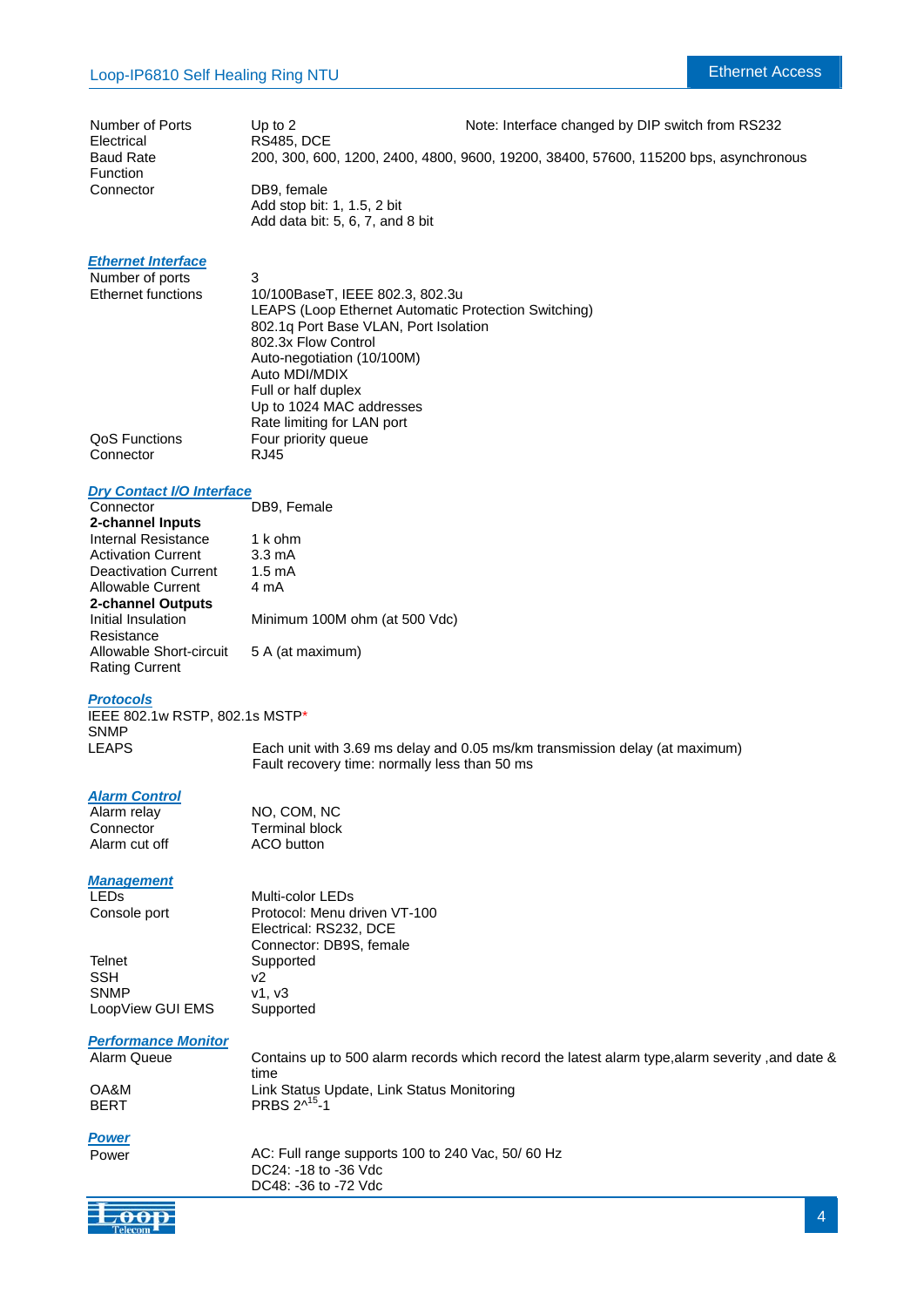|                                   | Both DC24 and DC48 are on-board fixed single/dual DC modules with dual feed |
|-----------------------------------|-----------------------------------------------------------------------------|
| PoE (Power over                   | DC input range: -44 to -57 Vdc (PSE for indoor only)                        |
| Ethernet)                         |                                                                             |
| <b>Power Consumption</b>          | 10 Watts maximum normally                                                   |
|                                   | Less than 6 Watts (for devices with 3 Ethernet ports only)                  |
| Protection                        | Over current protection fuse                                                |
|                                   |                                                                             |
| <b>Physical and Environmental</b> |                                                                             |

| <b>Dimensions</b> | 215 x 41.5 x 156 mm (WxHxD), 1U height |
|-------------------|----------------------------------------|
| Temperature range | -20 to 70 $^{\circ}$ C                 |
| Humidity          | 0 to 95% RH (non-condensing)           |
| Mounting          | Desk-top, wall mount, DIN rail         |
| Enclosure Type    | IP30 enclosure                         |

| <b>Standard Compliance</b><br><b>IEEE</b> | 802.3, 802.3u, 802.3x, 802.1d, 802.1w, 802.1p, 802.1g, 802.1s* |
|-------------------------------------------|----------------------------------------------------------------|
| <b>Certification</b>                      |                                                                |

| EMI/EMC | FCC15 subpart B class A, EN55022 class A, EN55024, EN300 386, EN300 386 v1.4.1,<br>EN55022 :2006+A1 :2007, EN55024 :1998+A1 :2001+A2 :2003, EN61000-3-2 :2006, |
|---------|----------------------------------------------------------------------------------------------------------------------------------------------------------------|
|         | EN61000-3-3:2008                                                                                                                                               |
| Safetv  | IEC60950-1. EN60950-1. IEC61850-3:2002. IEEE1613:2003. IEC60255-21 Class1<br>(Operating), IEC60255 Class1 &2 (Transport)                                       |

# *Front Panel Views*



## **IP6810 Front Panel**

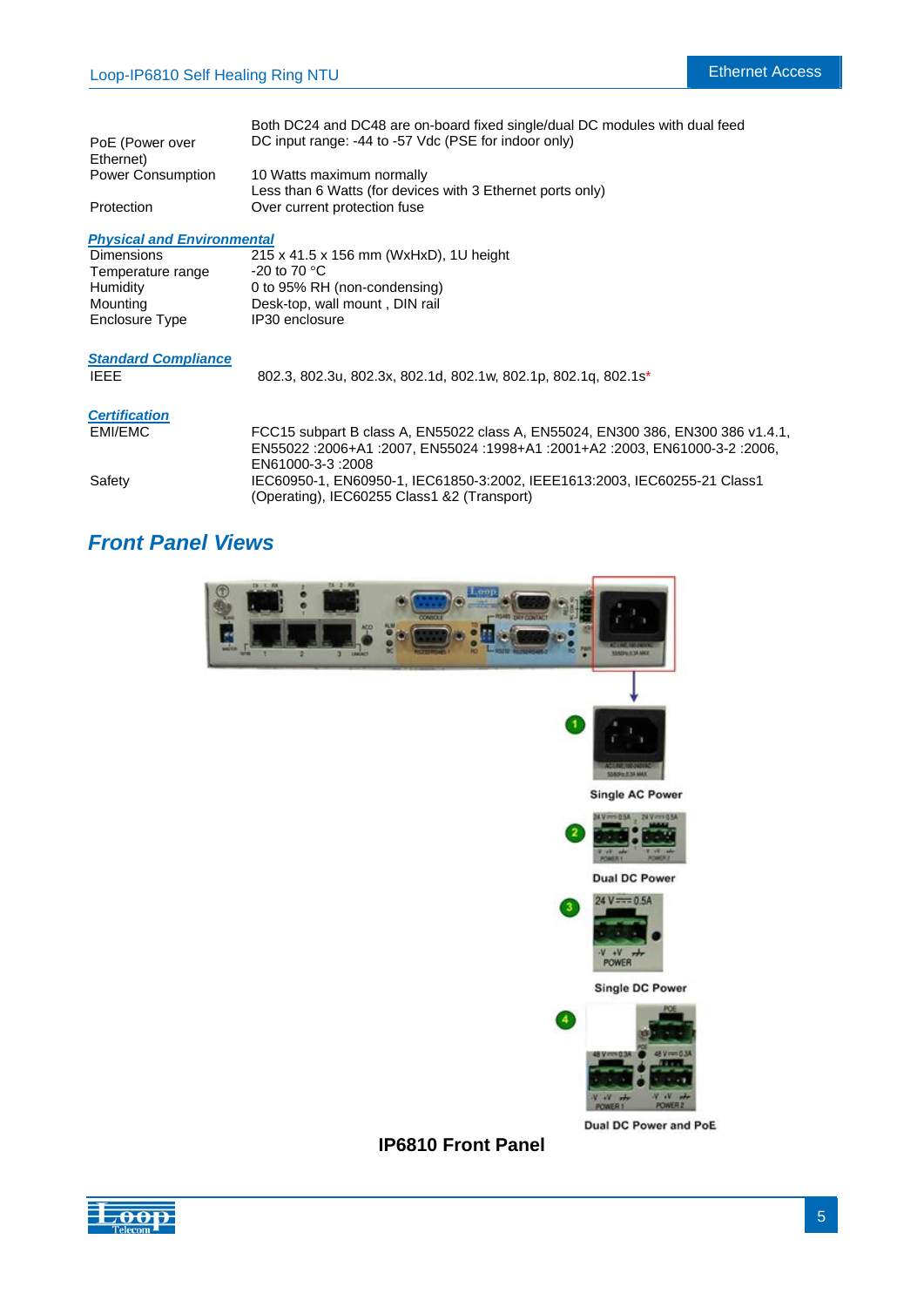

 $V + V$ 

Single -24/-48 Vdc Power



Dual DC Power and PoE



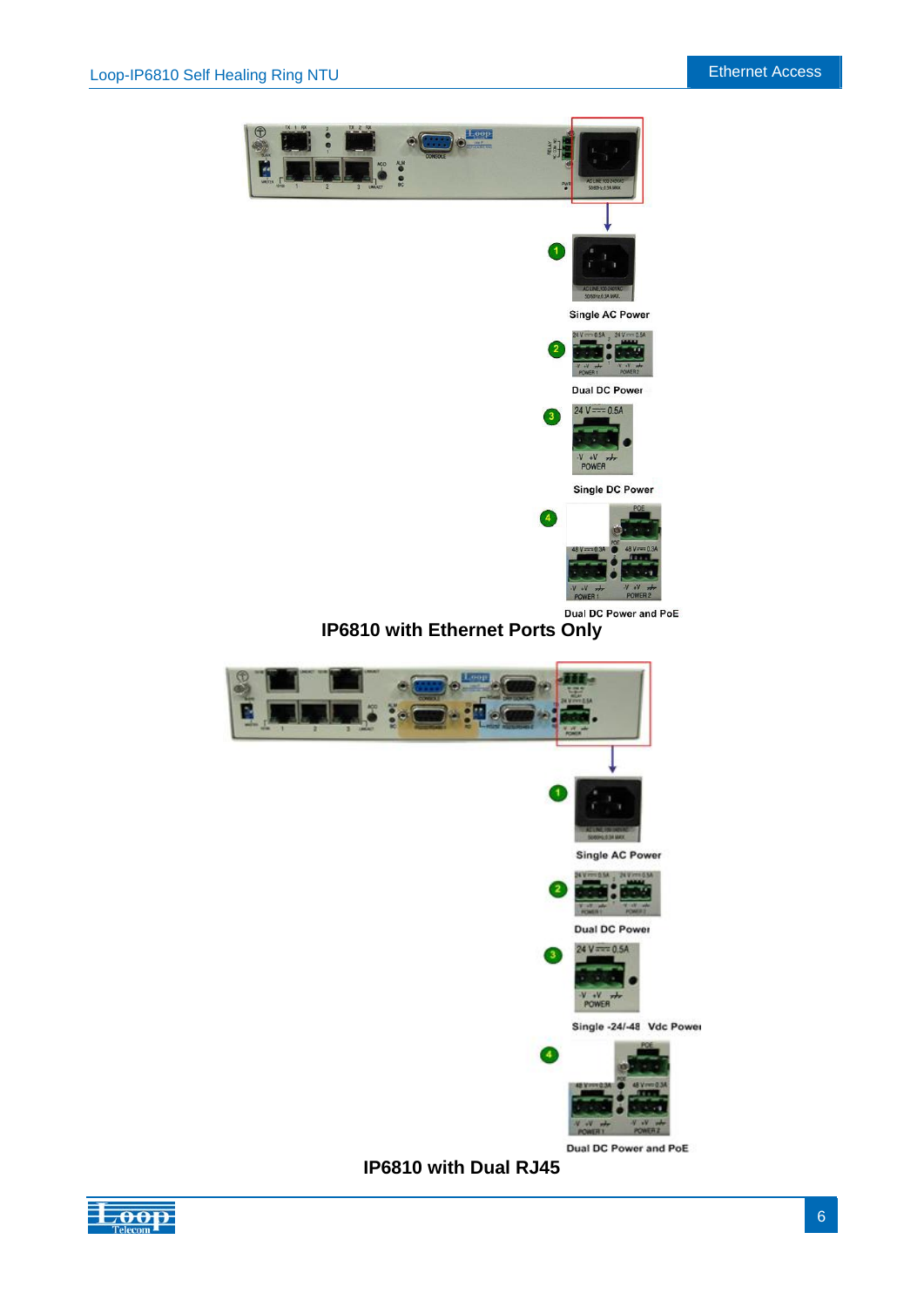RS232/

# *Application Illustrations*



**Local SCADA** 

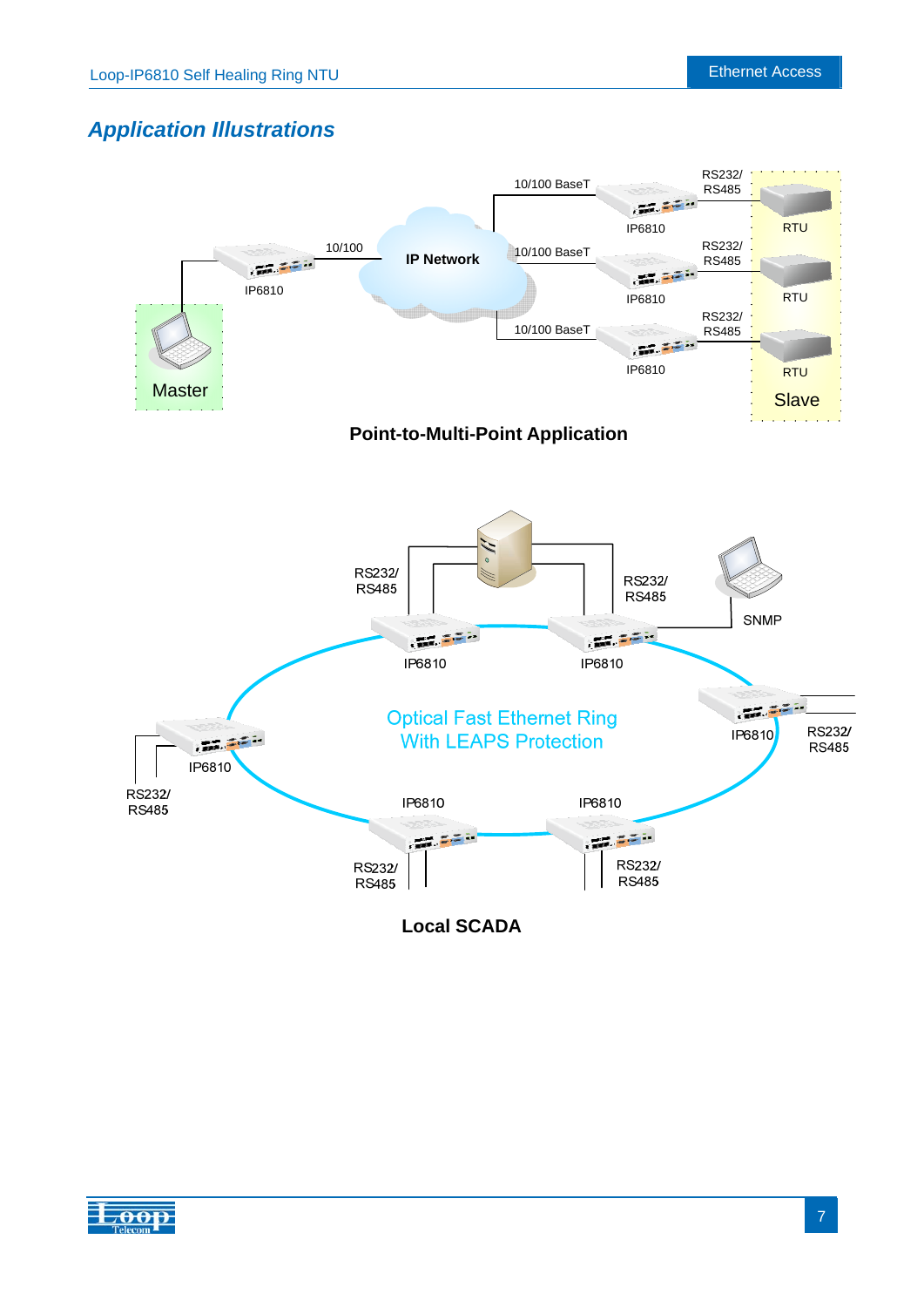

<del>D O I</del>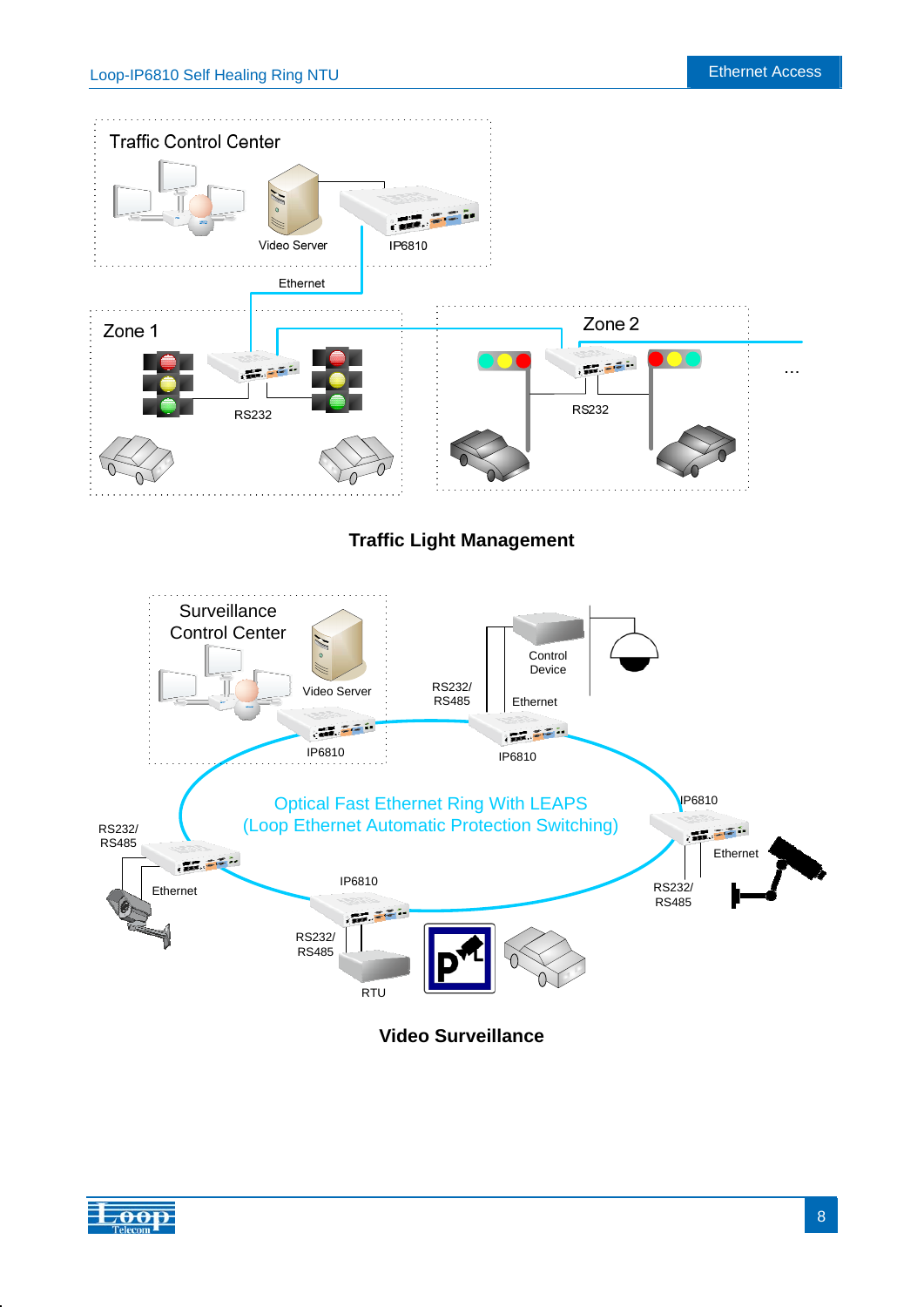

**Remote SCADA**